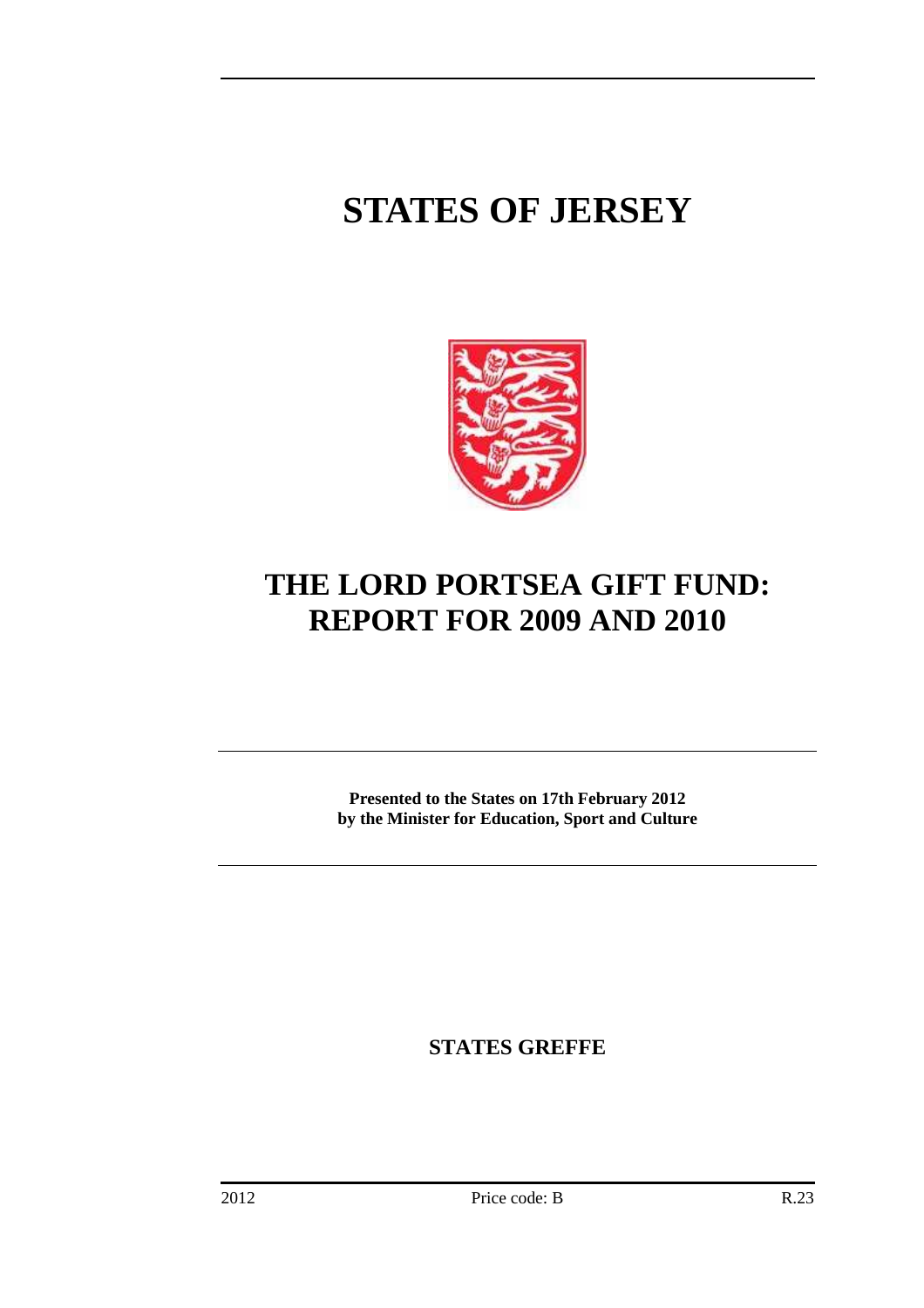#### **ANNUAL REPORT 2009**

#### **1. Background**

In 1957 the late Miss Albina Bertram Falle bequeathed to the States and the Royal Court the sum of £17,000, in accordance with the wishes of her brother, the late Lord Portsea of Portsmouth, for the purpose of establishing a fund –

"to help all young Jersey and Guernsey boys (of Jersey and Guernsey parentage) entering the Royal Navy, Army, Air Force and Civil Services who are in need of financial help".

In 1968 the States, with the approval of the Royal Court, accepted the gift and, 3 years later, by which time the sum concerned had risen to £27,000, the States passed an Act called The Lord Portsea Gift Fund (Jersey) Act 1971 ("the Act of 1971"), which established the rules and conditions for the administration of the Fund. The Act was promulgated on 25th May 1971. The Act provided for the Fund to be administered by a Delegation, and the members of the Delegation met for the first time that same year. The Act of 1971 has been amended twice, most recently in 1997.

The amendments have broadened the scope of the Fund so that it can now provide help to the following – young women as well as young men; persons who have entered or who are about to enter any branch of the armed services, the respective Service Colleges or the Merchant Navy; and persons who have entered, or who are about to enter, the United Kingdom Civil Service or who are, or are about to become, employees of the States of Jersey or Guernsey. Originally there was an upper age limit of 20 years for applicants; this has been increased progressively and is now 30 years. Finally, it is now sufficient if just one of the parents of an applicant is a native of Jersey or Guernsey.

#### **2. Administration of the Fund**

The Delegation charged to administer the Fund on behalf of the States and the Royal Court comprises 8 members, 4 of whom are serving Jurats appointed by the Superior Number of the Royal Court, and 4 are States members nominated by the Minister for Education, Sport and Culture, who is Chairman *ex officio* of the Delegation. The quorum for meetings of the Delegation is 5 members, of whom at least 2 must be Jurats and 2 must be representatives of the Education, Sport and Culture Ministry. Following the election for Senators and Deputies in 2008, the representatives of the Education, Sport and Culture Ministry changed. The Minister appointed Deputy A.K.F. Green of St. Helier and Deputy A.T. Dupré of St. Clement to serve on the Delegation, and Deputy Green was appointed Chairman. The Jurat members were unchanged at first. Thus the members of the Delegation during 2009 were –

Deputy A.K.F. Green, M.B.E., of St. Helier, Assistant Minister for Education, Sport and Culture, *Chairman* Jurat P.J. de Veulle, O.B.E. Jurat J.L. Le Breton Jurat G.C. Allo *(part of year)*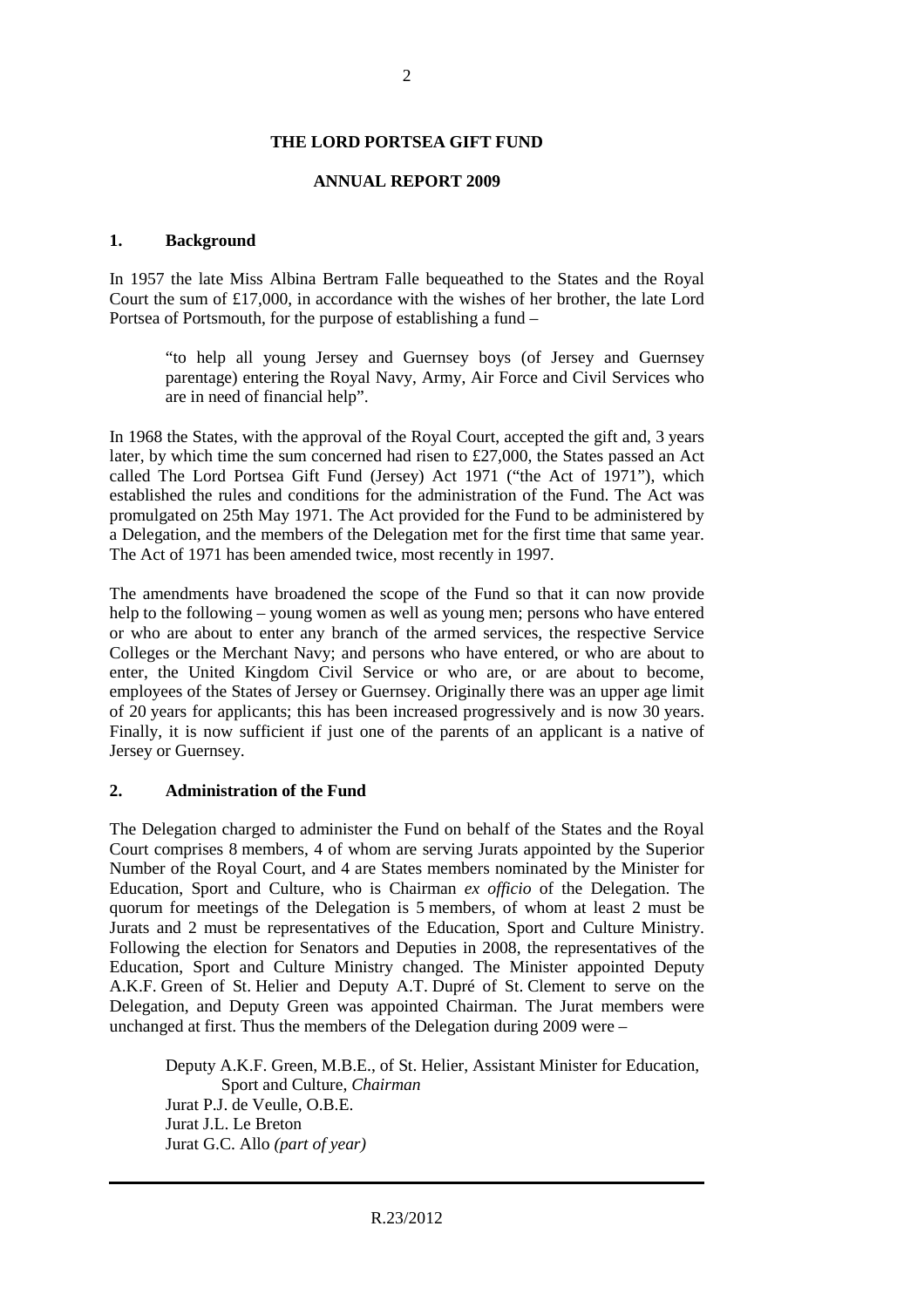Jurat P.J. Morgan Jurat G.W. Fisher *(part of year)* Deputy A.T. Dupré of St. Clement Executive Officer: Mrs. J. Bree Honorary Secretary: G.H.C. Coppock.

Jurat Allo ceased to be a member of the Delegation in October, when his term of office as Jurat ended. The Delegation wishes to record its thanks to Jurat Allo for his valuable contribution to the business of the Fund. The Delegation welcomed Jurat Fisher as a new member in place of Jurat Allo.

## **3. Finance**

The investment of the Capital Fund is undertaken by the States Treasury and Resources Department, with authority to make such changes in investments as it considers necessary and expedient.

The income of the Fund may be used at the absolute discretion of the Delegation to make grants within the terms of the bequest, as extended by the Acts of the States amending the Act of 1971. Grants made are "absolute and without any conditions".

As at 31st December 2009, the amounts available in the Fund were –

| Capital Fund            | £201,916 |
|-------------------------|----------|
| <b>Accumulated Fund</b> | £102,079 |
| Annual Income           | £11,989  |

## **4. Annual Accounts**

The accounts of the Delegation's dealings with the Fund for the year ended 31st December 2009, which have been duly audited by the Comptroller and Auditor General, are annexed to this Report.

## **5. Rules and Conditions of the Fund**

The rules and conditions with regard to the administration of the Fund may be amended from time to time by the States, on a proposition of the Minister for Education, Sport and Culture, and with the approval of the Royal Court. The Delegation has approved changes to bring the rules and conditions up to date and compatible with the system of ministerial government. The proposed new rules and conditions have been referred to the Royal Court for approval, after which the Minister for Education, Sport and Culture will present them to the States Assembly. It is not possible to say when this process will be completed.

## **6. Grants**

Grants were paid to 3 students during 2009, totalling £7,000. Of these, one was to complete a 2 year course of study. The other 2 were single-year payments, one of which was to assist with the purchase of specialist equipment.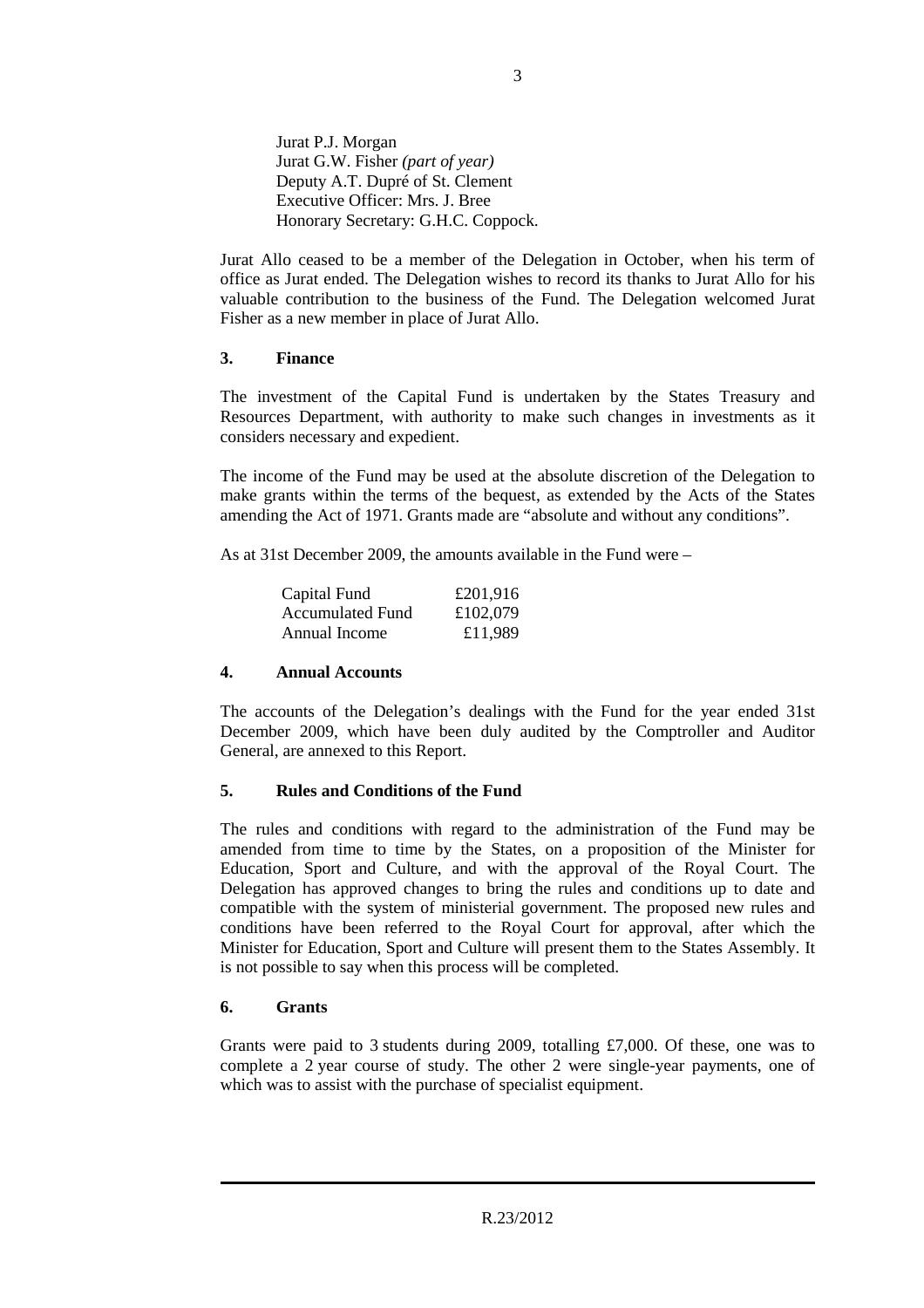## **Balance Sheet**

## **as at 31st December 2009**

|                                    | <b>Note</b>    | 2009    | 2008    |
|------------------------------------|----------------|---------|---------|
|                                    |                | £       | £       |
| <b>FUNDS EMPLOYED:</b>             |                |         |         |
| Capital Account                    |                | 201,916 | 201,916 |
| <b>Accumulated Reserve Account</b> |                | 102,079 | 97,218  |
|                                    |                | 303,995 | 299,134 |
| <b>REPRESENTED BY:</b>             |                |         |         |
| Investments at cost                | $\mathbf{1}$   | 136,113 | 136,113 |
| Cash                               | $\overline{2}$ | 167,882 | 163,021 |
|                                    |                | 303,995 | 299,134 |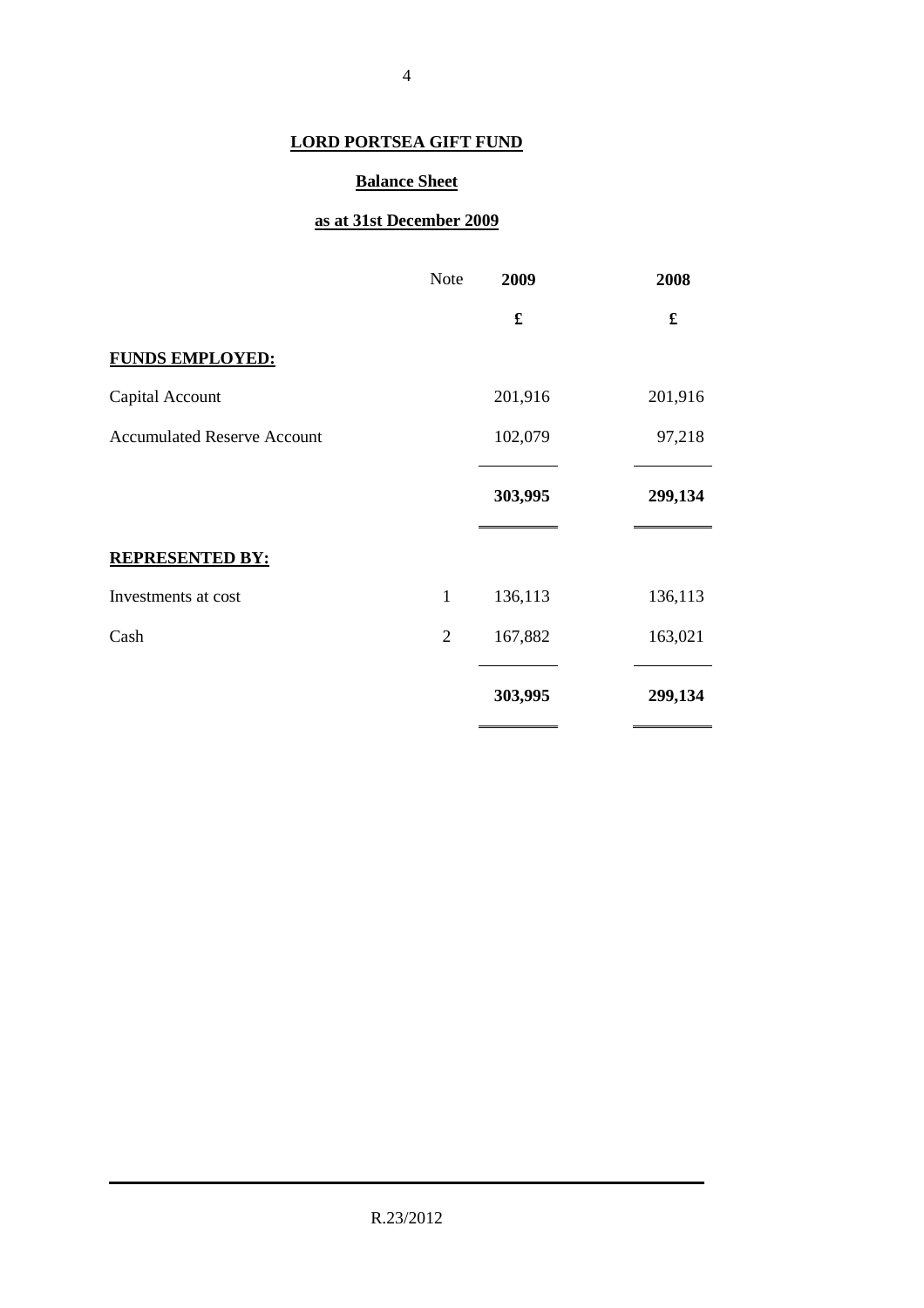## **Income and Expenditure**

## **for the year ended 31st December 2009**

|                                                                        | Note                | 2009          | 2008            |
|------------------------------------------------------------------------|---------------------|---------------|-----------------|
|                                                                        |                     | £             | £               |
| <b>INCOME</b>                                                          |                     |               |                 |
| Investment income<br><b>Bank</b> interest                              |                     | 11,238<br>751 | 11,237<br>8,516 |
|                                                                        |                     | 11,989        | 19,753          |
| <b>EXPENDITURE</b>                                                     |                     |               |                 |
| <b>Administration Expenses</b><br><b>Grants and Subsidies Payments</b> | 3<br>$\overline{3}$ | 128<br>7,000  | 98<br>17,000    |
|                                                                        |                     | 7,128         | 17,098          |
| NET INCOME FOR THE YEAR                                                |                     | 4,861         | 2,655           |
|                                                                        |                     |               |                 |
| <b>ACCUMULATED RESERVE ACCOUNT</b>                                     |                     |               |                 |
| B/fwd 1st January                                                      |                     | 97,218        | 94,563          |

|                         | 102,079 | 97,218 |
|-------------------------|---------|--------|
| Net Income for the year | 4,861   | 2,655  |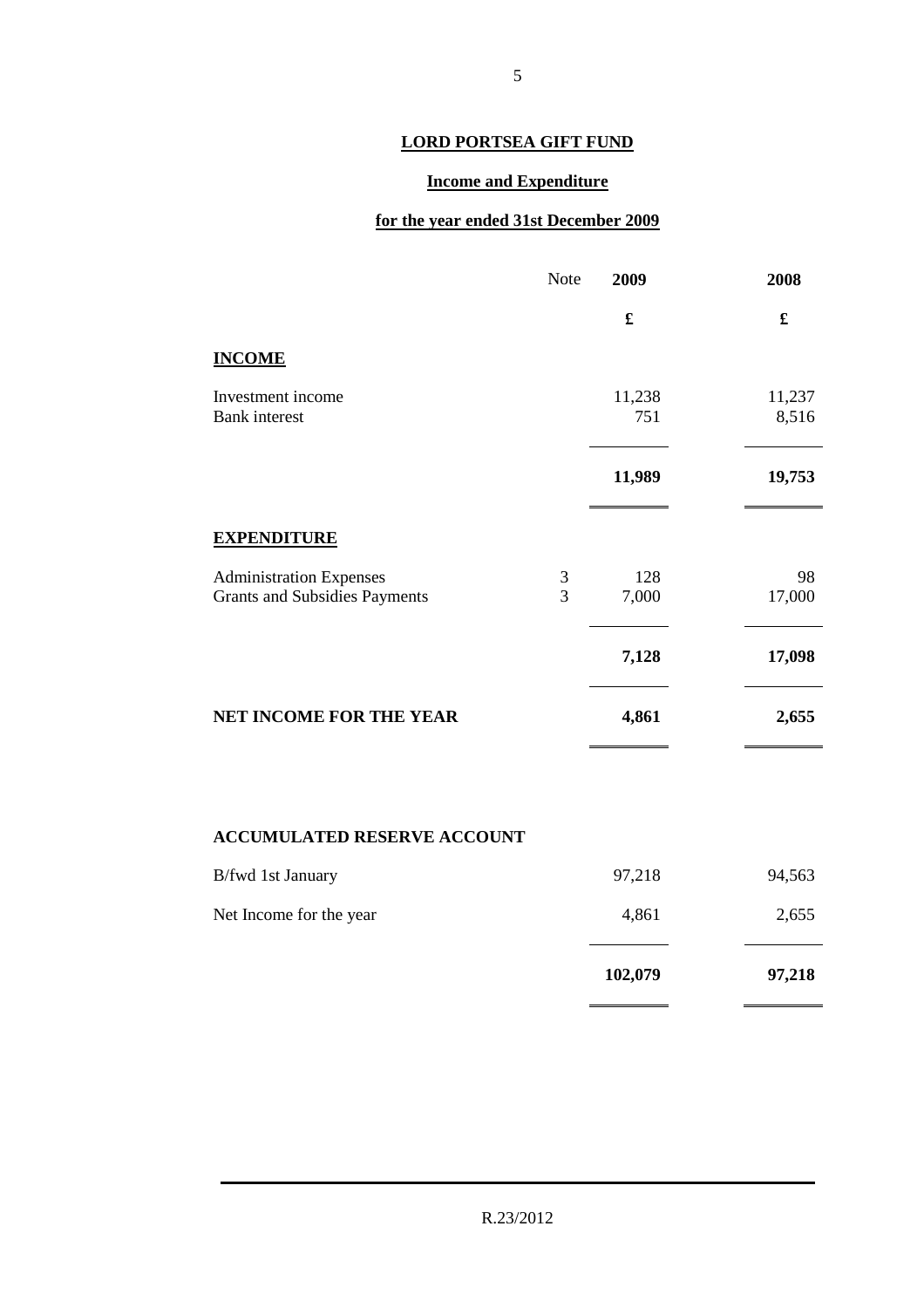## **Notes to the Financial Statements**

## **for the period 1st January 2009 to 31st December 2009**

|           |                          |                                      |              | 2009                 |  | 2008         |                      |  |
|-----------|--------------------------|--------------------------------------|--------------|----------------------|--|--------------|----------------------|--|
|           |                          |                                      | £            | $\pmb{\mathfrak{L}}$ |  | £            | $\pmb{\mathfrak{L}}$ |  |
| 1.        | <b>Investments</b>       |                                      |              |                      |  |              |                      |  |
|           | <b>Holding</b><br>145000 | Name<br>7.75% Treasury Loan          | Market Value | <b>Book Cost</b>     |  | Market Value | <b>Book Cost</b>     |  |
|           |                          | 20/12/2015                           | 162,908      | 136,113              |  | 167,909      | 136,113              |  |
|           |                          |                                      |              |                      |  |              |                      |  |
| 2.        | Cash                     | Deposit at BNP Paribas               |              | 167,882              |  |              | 163,011              |  |
|           | Imprest                  |                                      |              |                      |  |              | 10                   |  |
|           |                          |                                      |              | 167,882              |  |              | 163,021              |  |
|           |                          |                                      |              |                      |  |              |                      |  |
| <b>3.</b> | <b>Payments</b>          |                                      |              |                      |  |              |                      |  |
|           | Administration           |                                      |              | 128                  |  |              | 98                   |  |
|           |                          | <b>Grants and Subsidies Payments</b> |              | 7,000                |  |              | 17,000               |  |
|           |                          |                                      |              | 7,128                |  |              | 17,098               |  |

## **4. Basis of accounting**

These accounts have been prepared on a receipts and payments basis.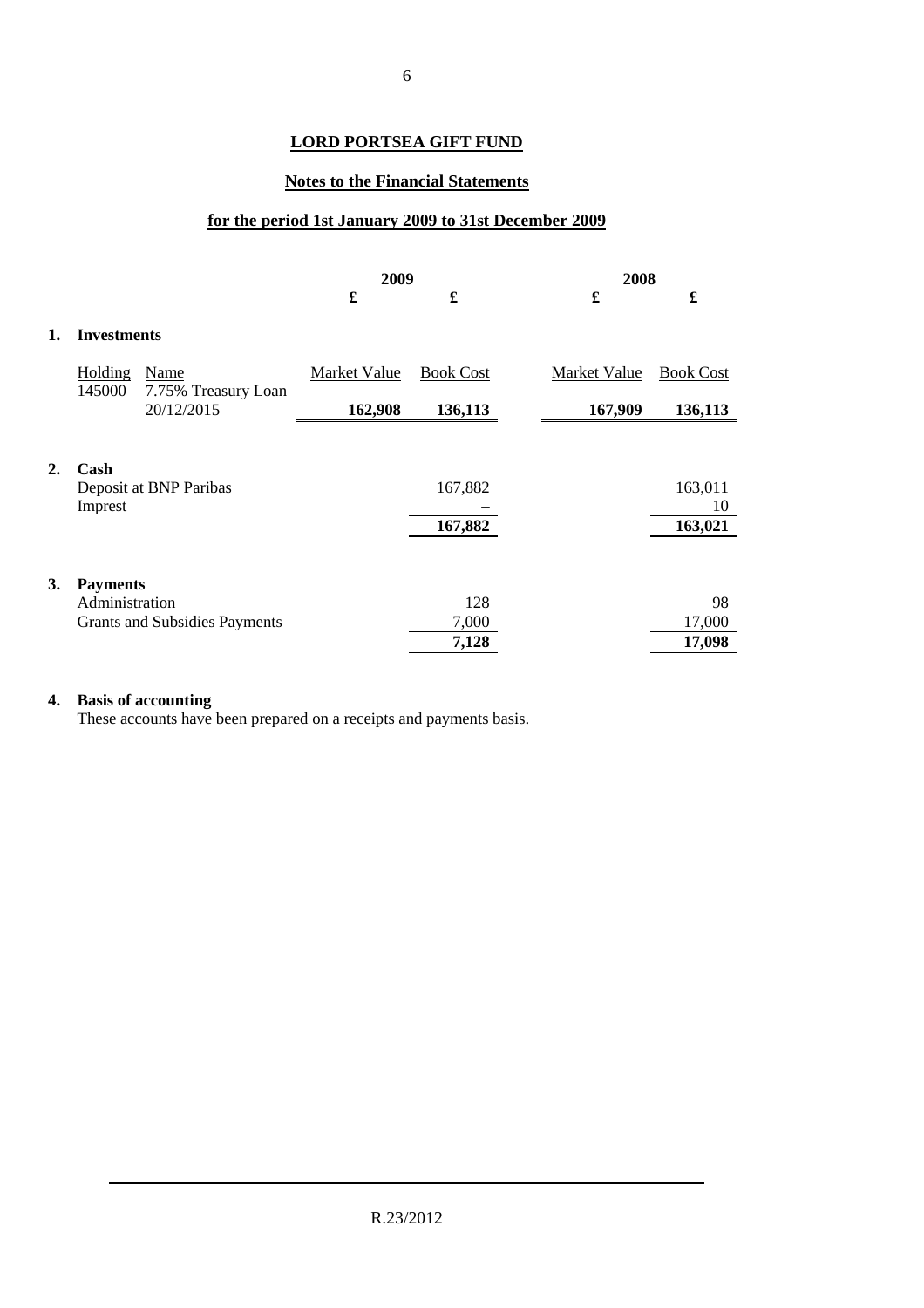#### **ANNUAL REPORT 2010**

#### **1. Background**

In 1957 the late Miss Albina Bertram Falle bequeathed to the States and the Royal Court the sum of £17,000, in accordance with the wishes of her brother, the late Lord Portsea of Portsmouth, for the purpose of establishing a fund –

"to help all young Jersey and Guernsey boys (of Jersey and Guernsey parentage) entering the Royal Navy, Army, Air Force and Civil Services who are in need of financial help".

In 1968 the States, with the approval of the Royal Court, accepted the gift and, 3 years later, by which time the sum concerned had risen to £27,000, the States passed an Act called The Lord Portsea Gift Fund (Jersey) Act 1971 ("the Act of 1971"), which established the rules and conditions for the administration of the Fund. The Act was promulgated on 25th May 1971. The Act provided for the Fund to be administered by a Delegation, and the members of the Delegation met for the first time that same year. The Act of 1971 has been amended twice, most recently in 1997.

The amendments have broadened the scope of the Fund so that it can now provide help to the following – young women as well as young men; persons who have entered or who are about to enter any branch of the armed services, the respective Service Colleges or the Merchant Navy; and persons who have entered, or who are about to enter, the United Kingdom Civil Service or who are, or are about to become, employees of the States of Jersey or Guernsey. Originally there was an upper age limit of 20 years for applicants; this has been increased progressively and is now 30 years. Finally, it is now sufficient if just one of the parents of an applicant is a native of Jersey or Guernsey.

#### **2. Administration of the Fund**

The Delegation charged to administer the Fund on behalf of the States and the Royal Court comprises 8 members, 4 of whom are serving Jurats appointed by the Superior Number of the Royal Court, and 4 are States members nominated by the Minister for Education, Sport and Culture, who is Chairman *ex officio* of the Delegation. The quorum for meetings of the Delegation is 5 members, of whom at least 2 must be Jurats and 2 must be representatives of the Education, Sport and Culture Ministry. The representatives of the Education, Sport and Culture Ministry are Deputy A.K.F. Green of St. Helier and Deputy A.T. Dupré of St. Clement, and Deputy Green was appointed Chairman. The Jurat members were unchanged from the previous year. Thus the members of the Delegation during 2010 were –

Deputy A.K.F. Green, M.B.E., of St. Helier, Assistant Minister for Education, Sport and Culture, *Chairman* Jurat P.J. de Veulle, O.B.E. Jurat J.L. Le Breton Jurat P.J. Morgan Jurat G.W. Fisher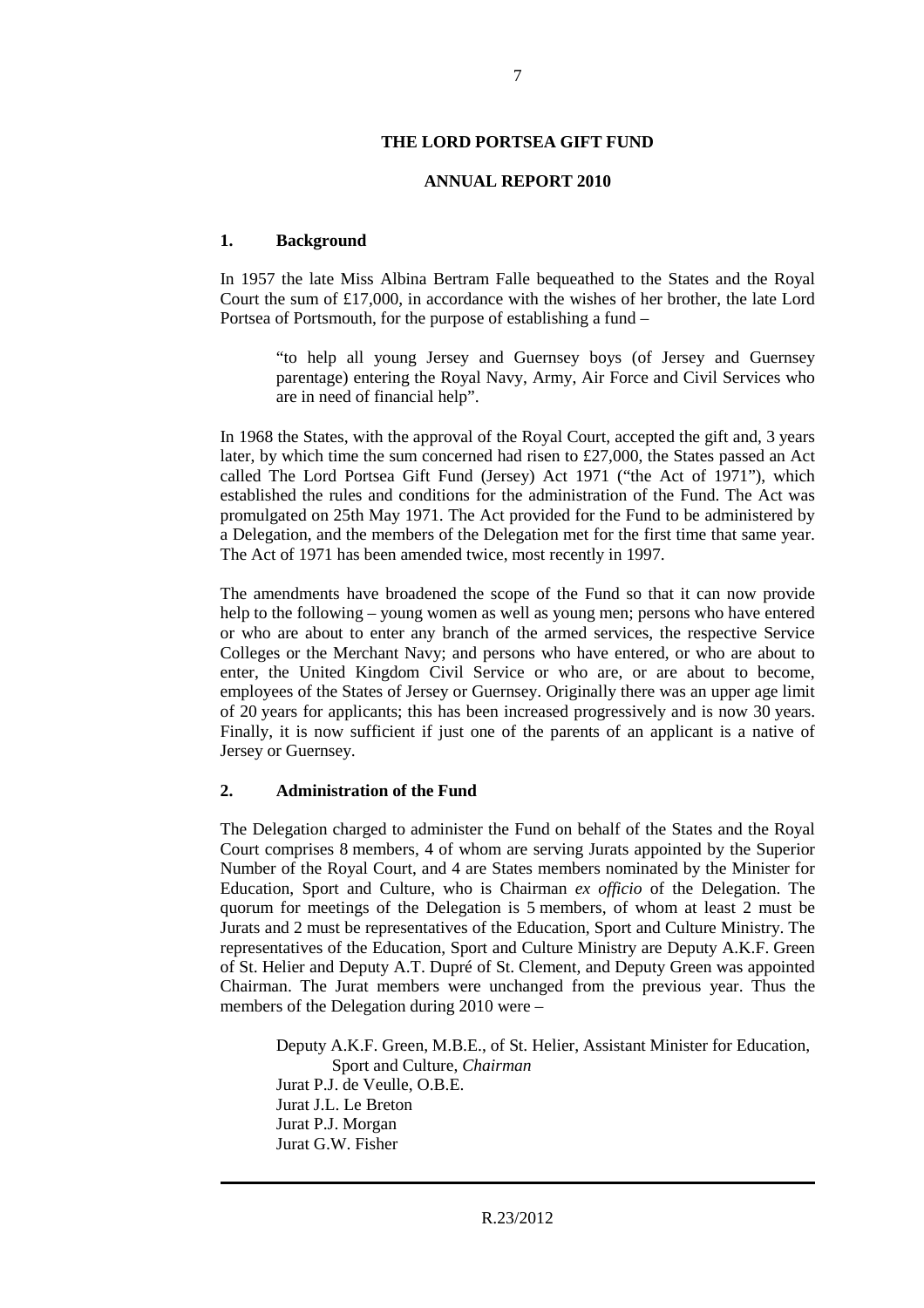Deputy A.T. Dupré of St. Clement Executive Officer: Mrs. J. Bree Honorary Secretary: G.H.C. Coppock.

## **3. Finance**

The investment of the Capital Fund is undertaken by the States Treasury and Resources Department, with authority to make such changes in investments as it considers necessary and expedient.

The income of the Fund may be used at the absolute discretion of the Delegation to make grants within the terms of the bequest, as extended by the Acts of the States amending the Act of 1971. Grants made are "absolute and without any conditions".

As at 31st December 2010, the amounts available in the fund were –

| Capital Fund            | £201,916 |
|-------------------------|----------|
| <b>Accumulated Fund</b> | £105,559 |
| Annual Income           | £3,480   |

## **4. Annual Accounts**

The accounts of the Delegation's dealings with the Fund for the year ended 31st December 2010, which have been duly audited by the Comptroller and Auditor General, are annexed to this Report.

## **5. Rules and Conditions of the Fund**

The rules and conditions with regard to the administration of the Fund may be amended from time to time by the States, on a proposition of the Minister for Education, Sport and Culture, and with the approval of the Royal Court. Some considerable time ago, the Delegation approved changes to bring the rules and conditions up to date and compatible with the system of ministerial government. The proposed new rules and conditions were referred to the Royal Court for approval, but the Law Officers advised that the rules were not in an appropriate form. Accordingly, the Law Officers will be preparing instructions for the Law Draftsman to produce a new set of rules to give full effect to the purposes of Miss Falle's bequest. The Minister for Education, Sport and Culture will then present the new rules to the States Assembly for approval. The Delegation cannot say when this process will be completed.

## **6. Grants**

Grants were paid to 2 students during 2010, totalling £6,000. One was for the first year of a 2 year post-graduate course of study in medicine; the other for the initial year of a diploma in the use of the arts in education and therapy. In addition, the Delegation approved a grant of £2,500 for a medical student to be paid during the academic year 2010/11.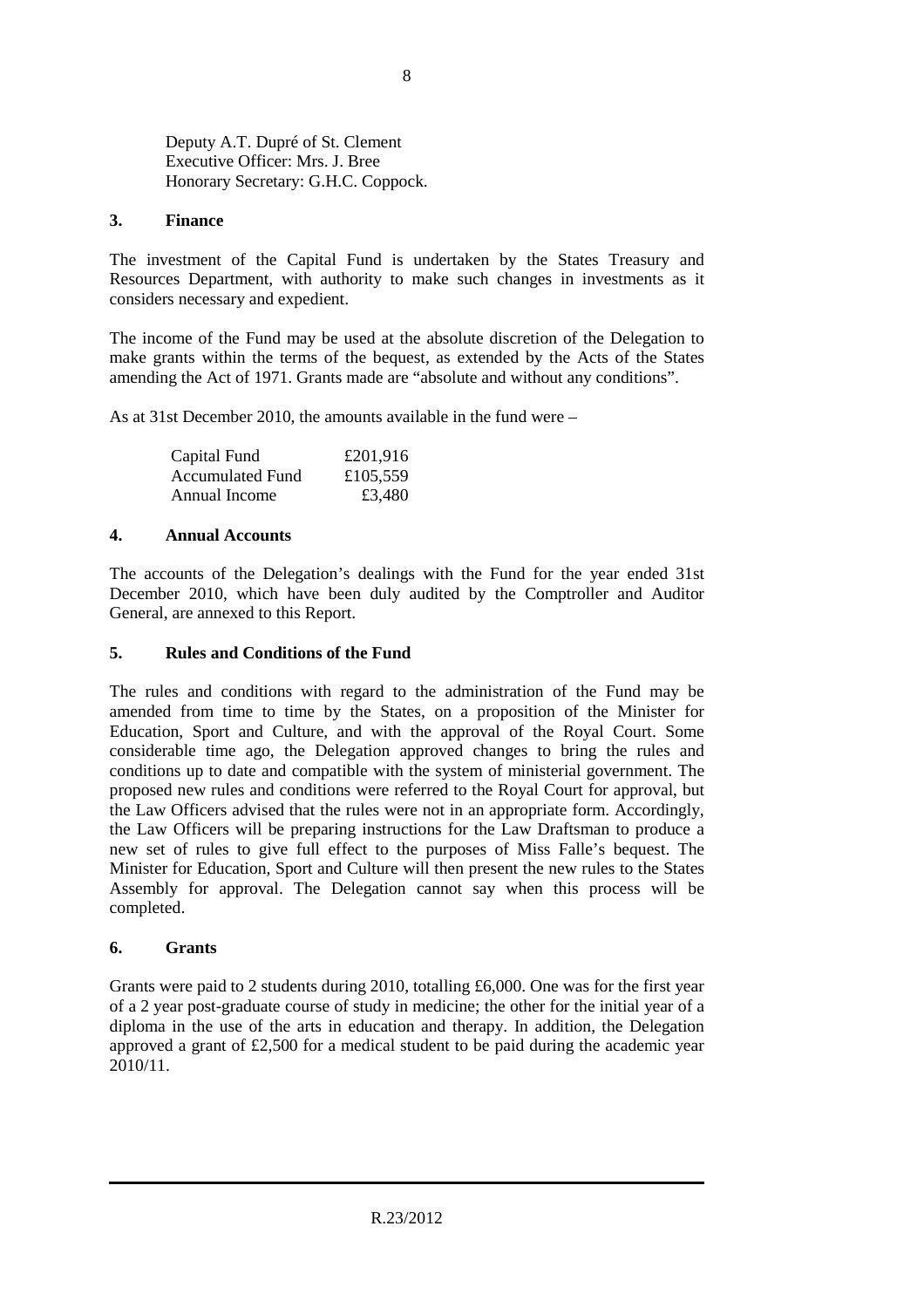## **Balance Sheet as at 31st December 2010**

|                        | <b>Note</b>    | 2010    | 2009                 |
|------------------------|----------------|---------|----------------------|
|                        |                | £       | $\pmb{\mathfrak{L}}$ |
| <b>FUNDS EMPLOYED:</b> |                |         |                      |
| CAPITAL ACCOUNT        |                | 201,916 | 201,916              |
| <b>INCOME ACCOUNT</b>  |                | 105,559 | 102,079              |
|                        |                | 307,475 | 303,995              |
| <b>REPRESENTED BY:</b> |                |         |                      |
| Investments (at cost)  | $\overline{2}$ | 136,113 | 136,113              |
| Cash                   | 3              | 171,362 | 167,882              |
|                        |                | 307,475 | 303,995              |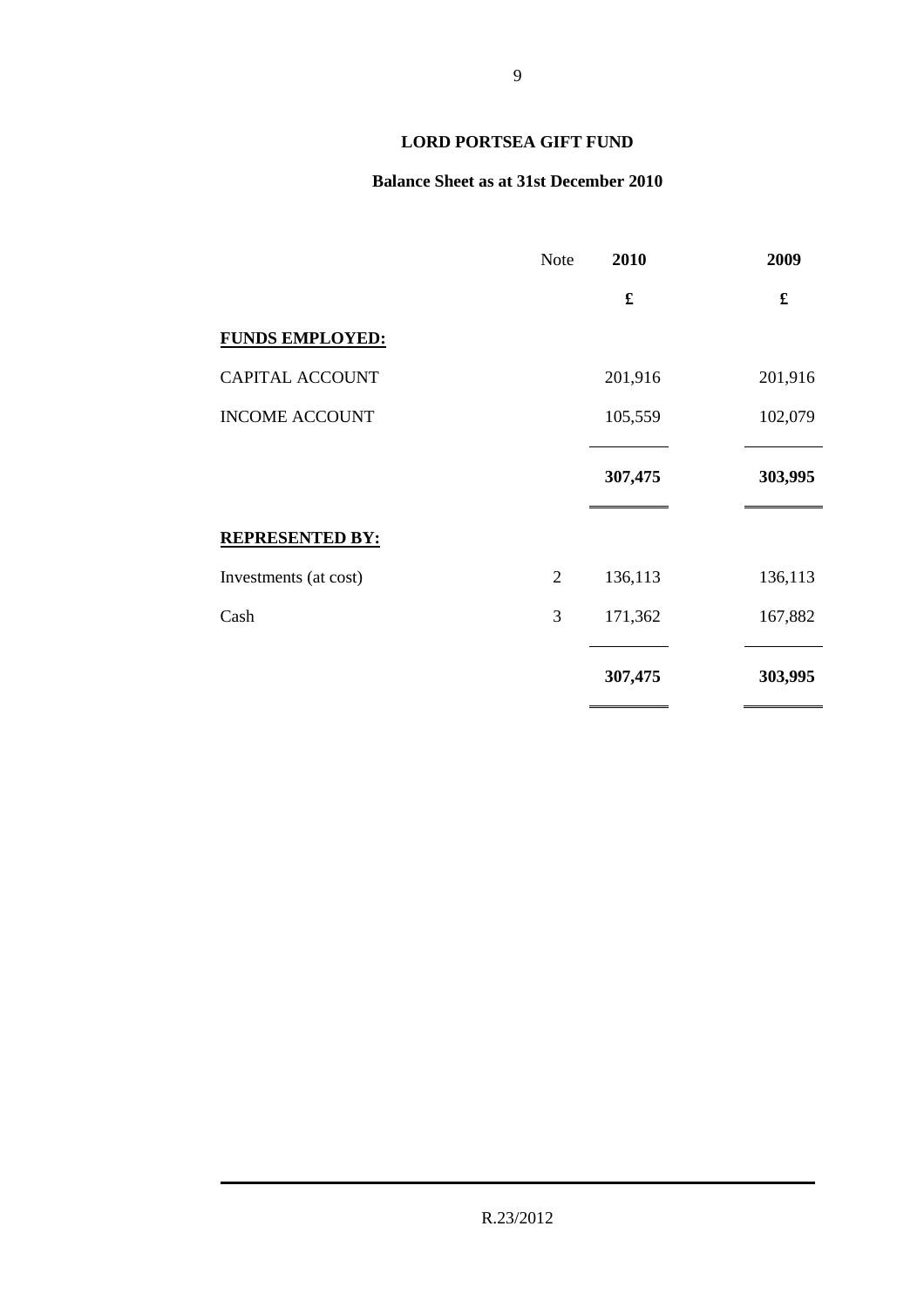## **Income and Expenditure for the year to 31st December 2010**

|                                      | Note           | 2010    | 2009    |
|--------------------------------------|----------------|---------|---------|
|                                      |                |         |         |
| <b>INCOME</b>                        |                |         |         |
| Loan, Bank and Notional Interest     |                | 600     | 751     |
| Investment Income                    |                | 11,465  | 11,238  |
|                                      |                | 12,065  | 11,989  |
| <b>EXPENDITURE</b>                   |                |         |         |
| <b>Administration Expenses</b>       |                | 74      | 128     |
| <b>Grants and Subsidies Payments</b> | $\overline{4}$ | 8,500   | 7,000   |
| Supplies and Services                | 5              | 11      |         |
|                                      |                | 8,585   | 7,128   |
| NET INCOME FOR THE YEAR              |                | 3,480   | 4,861   |
|                                      |                |         |         |
| <b>INCOME ACCOUNT</b>                |                |         |         |
| Balance at 1st January               |                | 102,079 | 97,218  |
| Net Income for the Year              |                | 3,480   | 4,861   |
| Balance as at 31st December          |                | 105,559 | 102,079 |